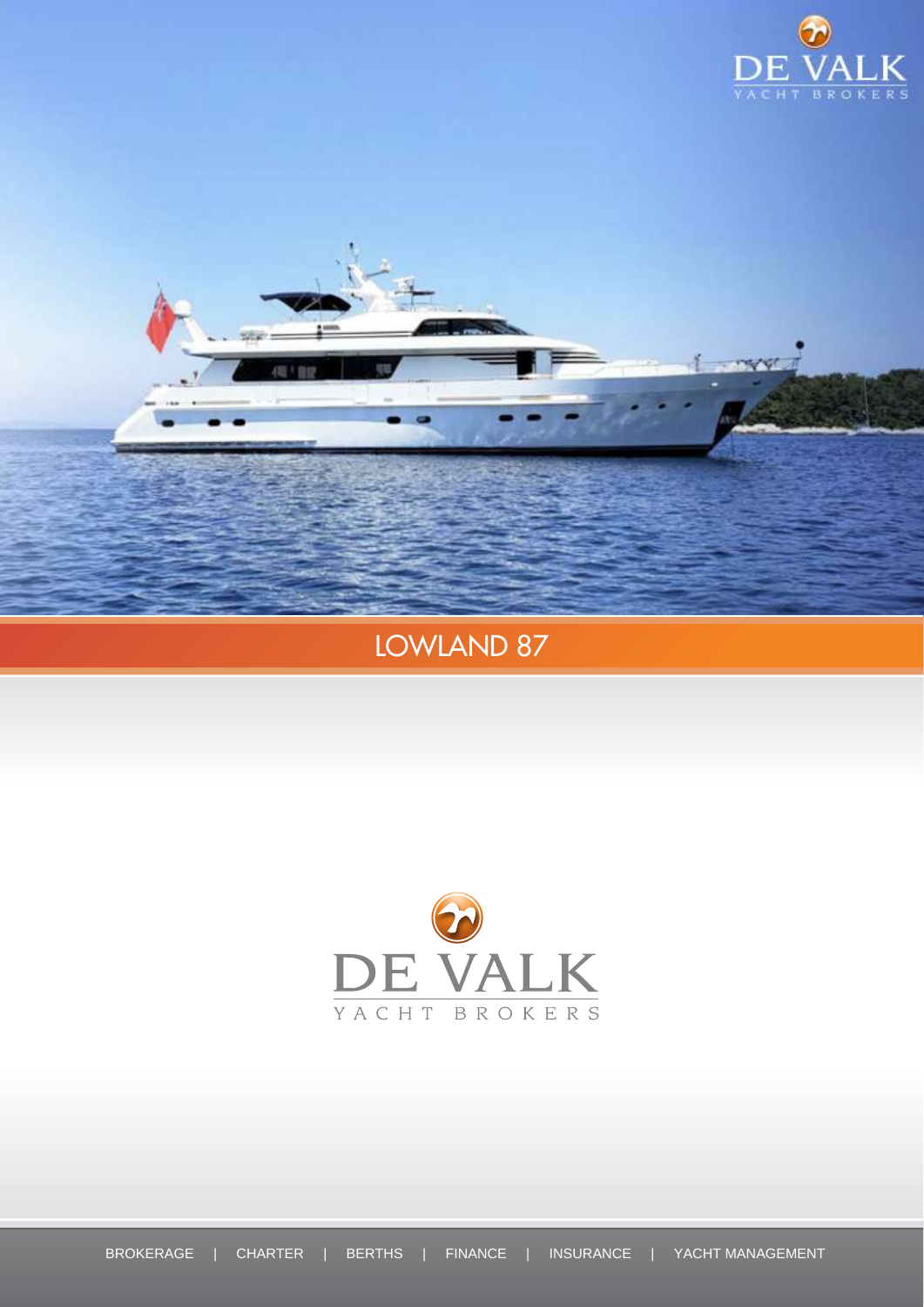#### **BROKER'S COMMENTS**

''Built by Dutch Master builders Lowland in 1994, this nice motor yacht of 87' is designed by De Vries Lentsch. She was built to class, entirely in aluminium and has transatlantic range. Seriously equipped and stabilized, this Lowland 87' has already made 8 crossings. With an ideal lay-out for an owner looking for comfort and volume, she offers 4 ensuite cabins for 10 guests and 2 generous ensuite crew cabins. The expansive kitchen has even a crew mess. Very well maintained and upgradted by the only captain who built this Lowland 87', she is in top condition. She is a super opportunity, to see!''

#### **Alan Deasti**

#### **SPECIFICATIES**

| Afmetingen        | $26,40 \times 6,40 \times 2,00$ (m) | <b>Bouwer</b>        | Lowland Yachts     |
|-------------------|-------------------------------------|----------------------|--------------------|
| <b>Bouwjaar</b>   | 1994                                | <b>Hutten</b>        | 4                  |
| <b>Materiaal</b>  | Aluminium                           | <b>Slaapplaatsen</b> | 10                 |
| Motor(en)         | 2 x Caterpillar 3406B diesel        | Pk/Kw                | 400 (pk), 294 (kw) |
| <b>Vraagprijs</b> | EUR 1.390.000 (btw: betaald)        | Ligplaats            | Frankrijk          |
|                   |                                     |                      |                    |

### **CONTACT**

| Kantoor      | De Valk Antibes     | Telefoonnr. | +33 492 91 0202    |
|--------------|---------------------|-------------|--------------------|
| <b>Adres</b> | 2, Avenue de Verdun | <b>Fax</b>  | +33 (0)492 91 0301 |
|              | 06600 Antibes       | E-mail      | antibes@devalk.nl  |
|              | France              |             |                    |
|              |                     |             |                    |

### **DISCLAIMER**

Hoewel er uiterste zorg besteed is aan de correctheid, volledigheid en actualiteit van onze informatie kunnen hieraan geen rechten worden ontleend.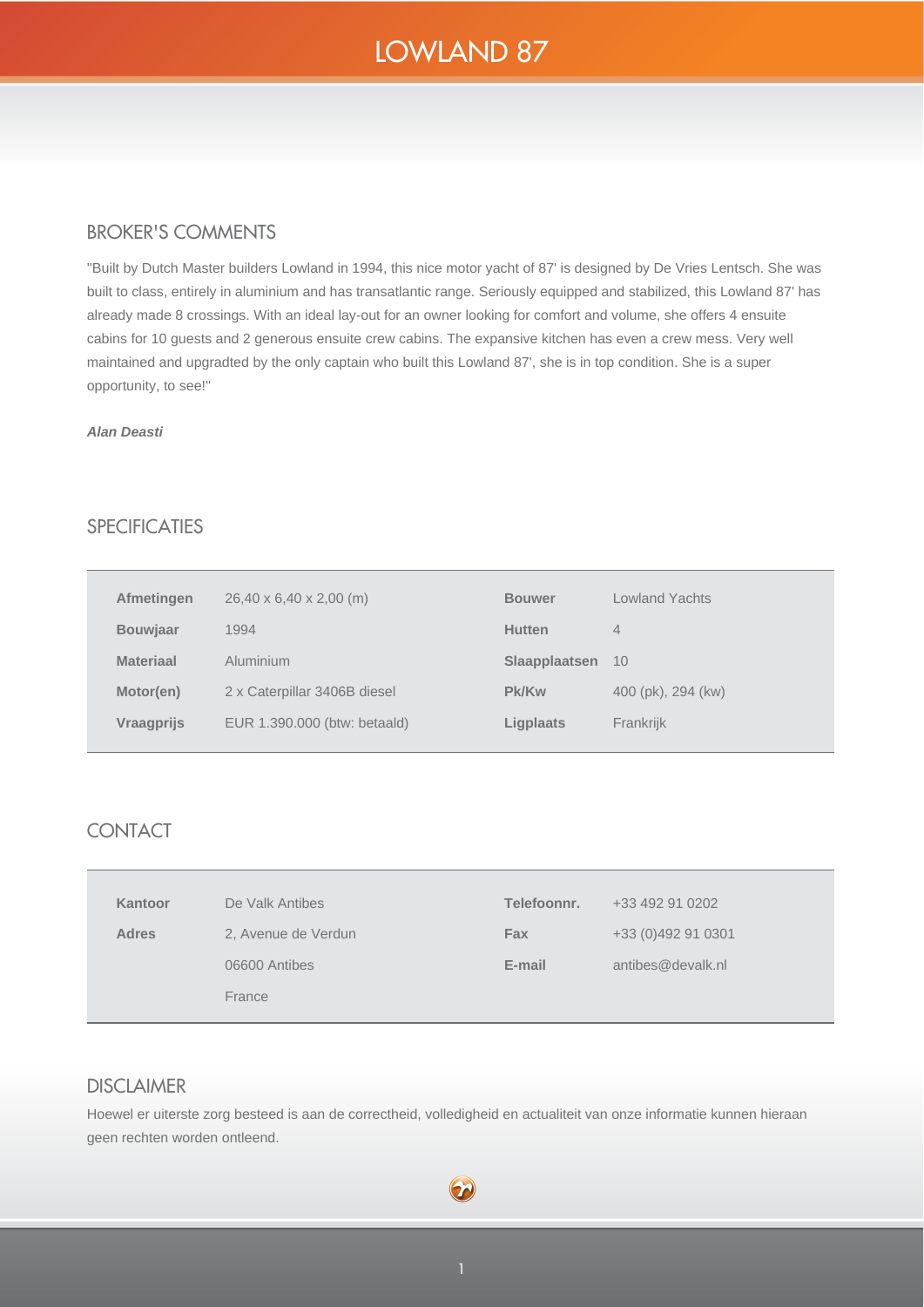### **ALGEMEEN**

| <b>Model</b>                     | LOWLAND 87                                                    |
|----------------------------------|---------------------------------------------------------------|
| <b>Type</b>                      | motorjacht                                                    |
| Lengte (m)                       | 26,40                                                         |
| Lengte waterlijn (m)             | 23,00                                                         |
| Breedte (m)                      | 6,40                                                          |
| Diepgang (m)                     | 2,00                                                          |
| <b>Bouwjaar</b>                  | 1994                                                          |
| Gebouwd door                     | <b>Lowland Yachts</b>                                         |
| Land                             | Nederland                                                     |
| Ontwerper                        | Willem De Vries                                               |
| <b>Waterverplaatsing (t)</b>     | 92                                                            |
| <b>Bruto tonnage</b>             | 92                                                            |
| CE norm                          | A                                                             |
| Romp materiaal                   | aluminium                                                     |
| Romp kleur                       | wit                                                           |
| Rompvorm                         | deep-V Displacement Hull                                      |
| <b>Materiaal opbouw</b>          | aluminium                                                     |
| Afwerking dek                    | teak                                                          |
| <b>Flybridge</b>                 | ja                                                            |
| <b>Brandstoftank (liter)</b>     | 21.000                                                        |
| <b>Brandstof dagtank (liter)</b> | 3.500                                                         |
| <b>Drinkwatertank (liter)</b>    | 4.000                                                         |
| <b>Vuilwatertank (liter)</b>     | 2.000                                                         |
| <b>Stuurwiel</b>                 | Hydraulic power assisted steering system                      |
| <b>Extra info</b>                | All fuel and black water tanks emptied, inspected and cleaned |

## **ACCOMMODATIE**

| <b>Hutten</b> |    |
|---------------|----|
| Slaapplaatsen | 10 |

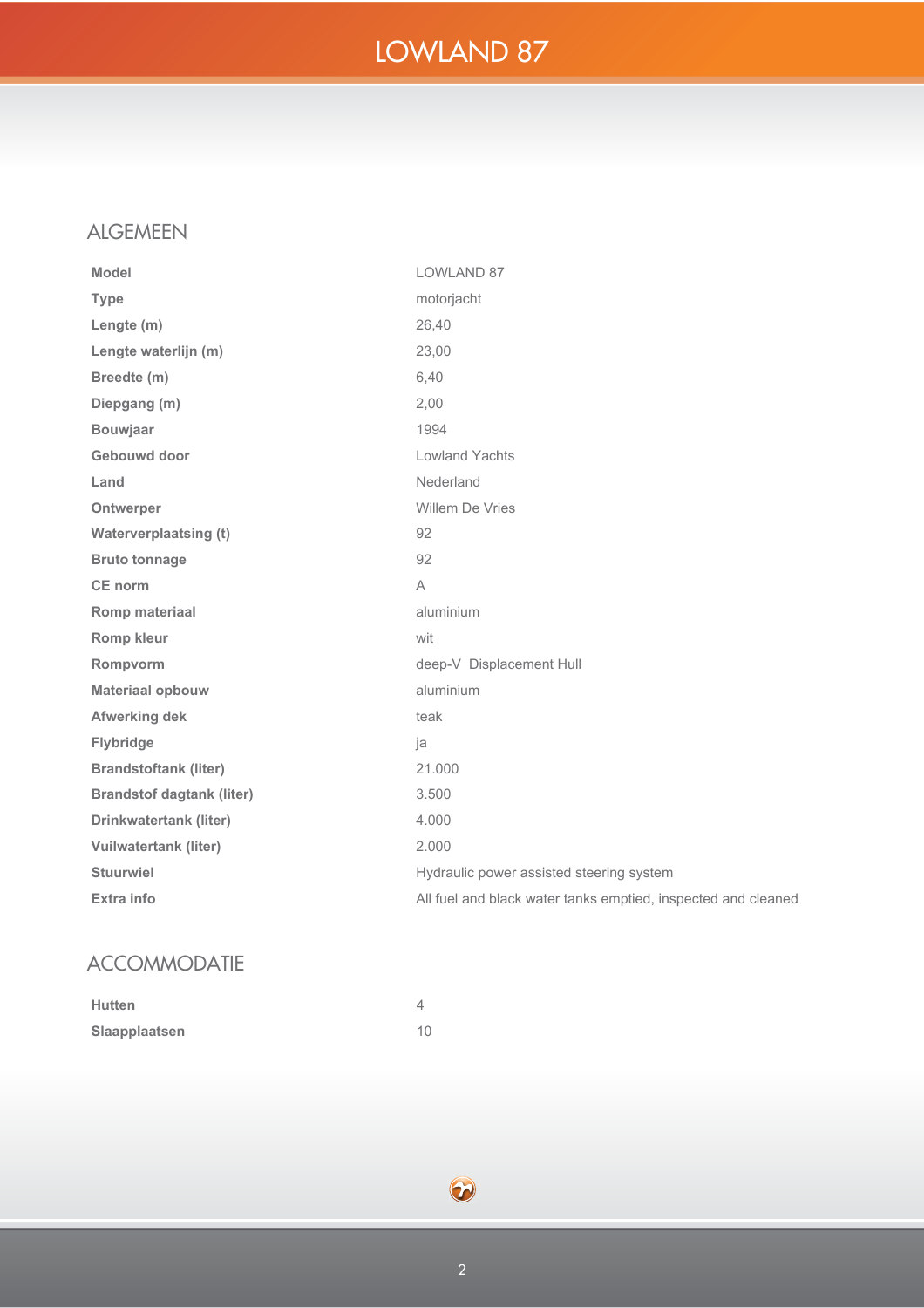**Bemanningshut 2 Bemanning slaapplaatsen 4 Interieur All lights replaced in LED lights Stuurhut Semi-raised Salon Icemaker under saloon bar, wine and liquor cabinet bar Airco airco omkeerbaar New Hydromar system 2014, 180.000 BTU Schuifdeur naar achterdek ja Keuken ja Spoelbak ja Kooktoestel keramisch Miele Oven Miele Afzuigkap ja Magnetron Panasonic Koelkast 2 Miele Vriezer Whirlpool Warmwatersysteem 2 boilers Vaatwasser Miele Stainless Steel IJsblokjesmachine On flybridge including small fridge Koffiezetapparaat Krups** / **Nespresso Kommaliewant Complete China set for 10 guests Eigenaarshut tweepersoonsbed Midship with TV and SONOS Audio system Lengte bed (m) King size Kledingkast inloopkast Badkamer en suite Refit 2019 Toilet en suite Wasbak in de badkamer Douche en suite Extra info 2 safes, desk and chair, sofa, lady mirror and make up desk Gastenhut 1 twee enkele bedden Kledingkast hangend gedeelte en lades Badkamer en suite Refit 2019**

 $\left( \right)$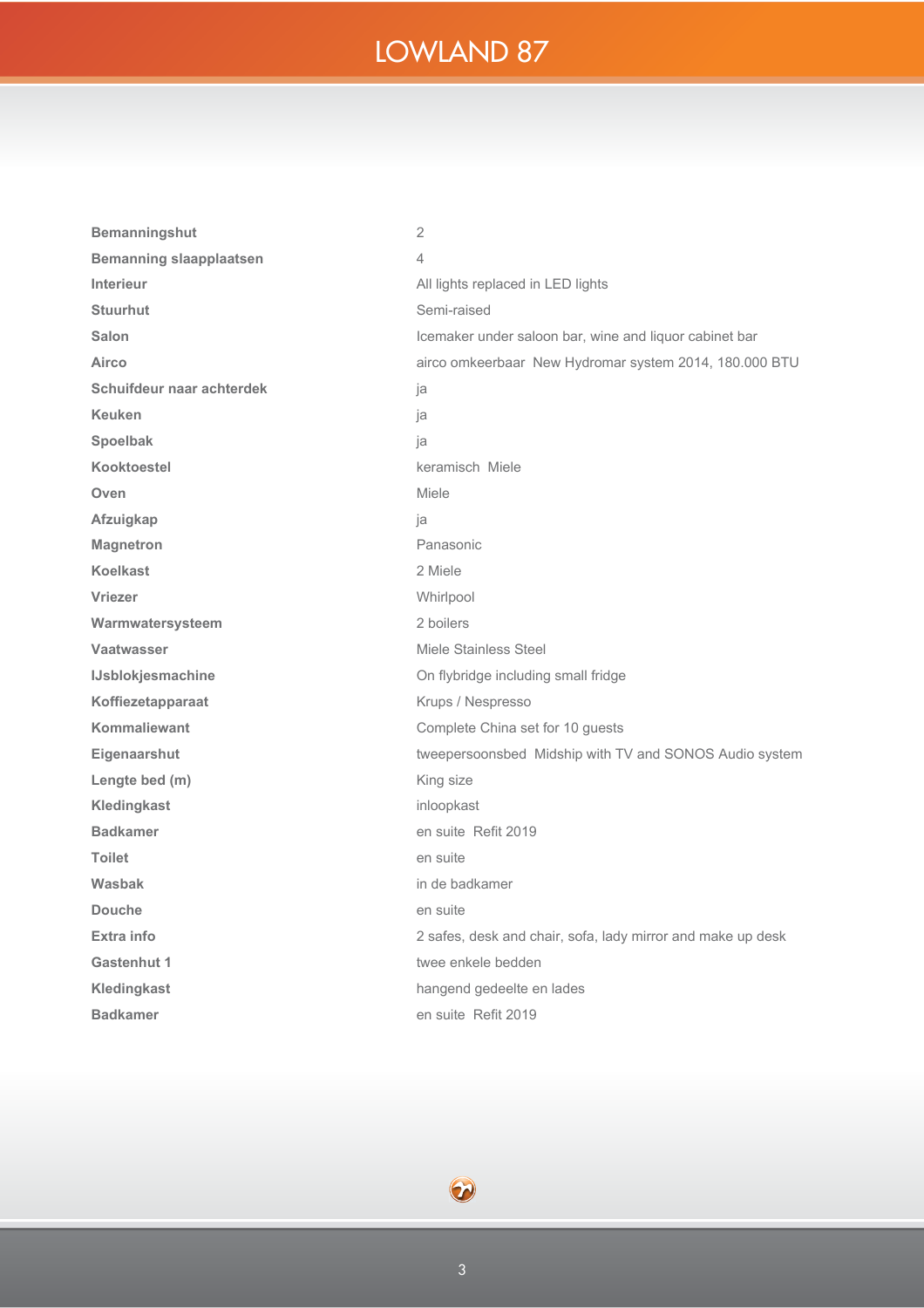**Wasbak in de badkamer Douche en** suite **Gastenhut 2 twee enkele bedden Kleerkast hangend gedeelte en lades Badkamer en suite Refit 2019 Toilet en suite Wasbak in de badkamer Douche en suite Badkamer ensuite, refit 2019 Toilet en suite Wasbak in de badkamer Douche en** suite **Toilet (bemanning) 2 : one for each cabin Wasbak in de badkamer 2 Douche (bemanning) 2 Wasmachine Whirlpool 2016 Droger Miele 2016**

### **MOTOR(EN)**

| <b>Aantal motoren</b> |             |
|-----------------------|-------------|
| <b>Merk</b>           | Caterpillar |
| <b>Type</b>           | 3406B       |
| Pk                    | 400         |

**Toilet en** suite **Extra info With TV and SONOS Audio system Extra info With TV and SONOS Audio system Gastenhut 3 Double bed + 2 side single beds Extra info TV and SONOS Audio system Bemanningshut(ten) 2 : 1 with twin beds and 1 with double bed Badkamer (bemanning) 2 ensuite : one for each cabin Extra info Crew cabins close to laundry and access to engine room**

 $\left( \right)$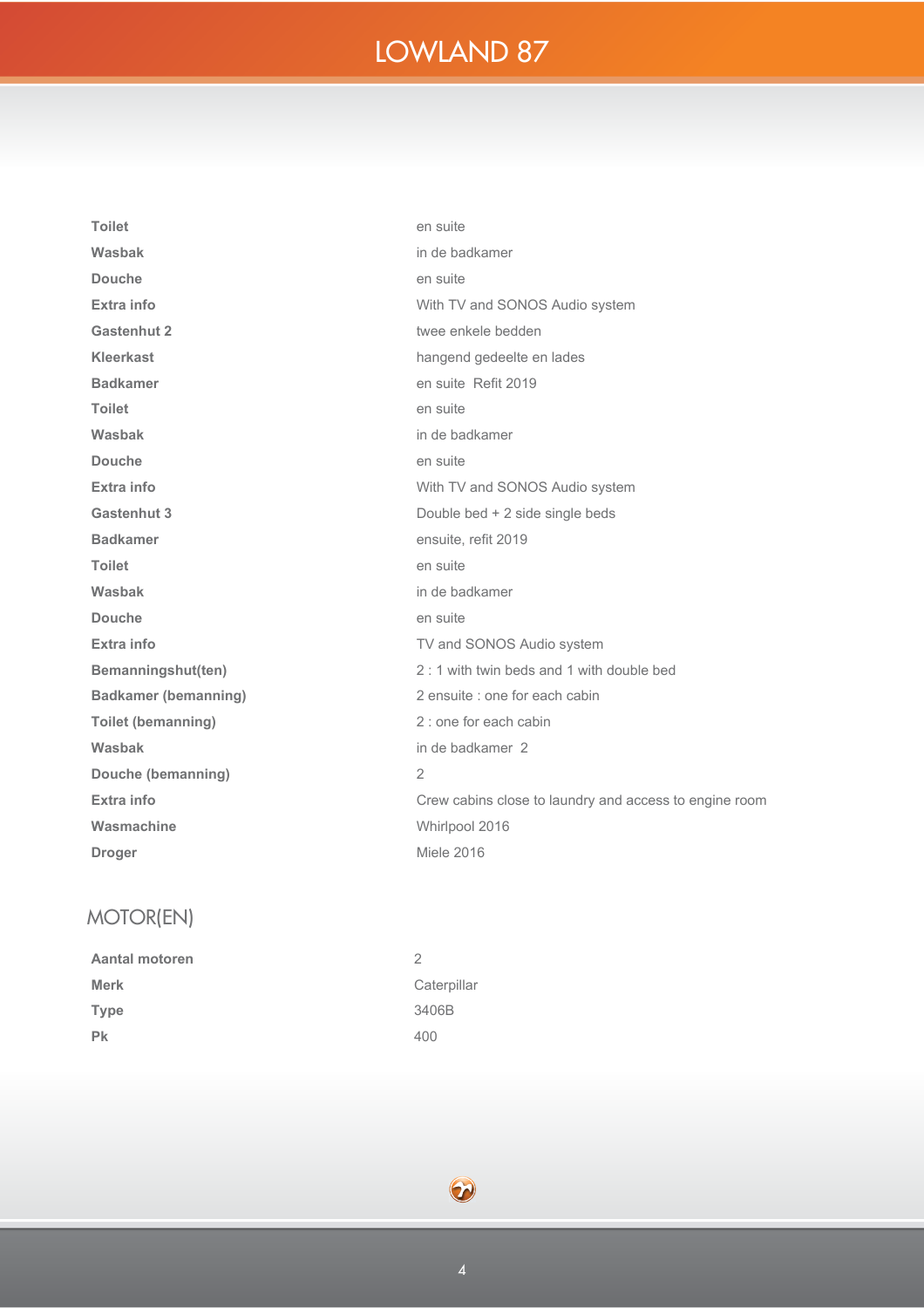| kW                      | 294                                                              |
|-------------------------|------------------------------------------------------------------|
| <b>Brandstof</b>        | diesel                                                           |
| Maximale snelheid (kn)  | 12                                                               |
| Kruissnelheid (kn)      | 10                                                               |
| Verbruik (Itr/uur)      | 90                                                               |
| Bereik (nm)             | 2300                                                             |
| <b>Motoruren</b>        | 2500                                                             |
| Aandrijving             | schroefas                                                        |
| Keerkoppeling           | Reindges                                                         |
| <b>Boegschroef</b>      | 35 kW BCS                                                        |
| Keerkoppeling           | hydraulisch Replaced 2017                                        |
| <b>Uitlaatsysteem</b>   | New exhaust elbows and flanges                                   |
| <b>Type schroef</b>     | Top inboard turning, fixed pitch                                 |
| <b>Schroefbladen</b>    | Twin 4 blade-screw                                               |
|                         |                                                                  |
| <b>Bilge alarm</b>      | Synoptical panels with bilge, sewage, low fuel daily tank alarms |
| Elektrische installatie | Main engines instrumentation and alarms                          |
| Generator               | $2 \tilde{A}$ $- 25$ kVA                                         |
| <b>Generator 2</b>      | 11 kW Northern lights                                            |
| <b>Startaccu</b>        | 2 Fiamm                                                          |
| Lichtaccu               | 6 Fiamm                                                          |
| Generatoraccu           | 2 Fiamm                                                          |
| <b>Acculader</b>        | 2 Mastervolt, 1 for starting and one for service batteries       |
| Walstroom               | ja                                                               |
| Watermaker              | 2 Ã-Sea Recovery 200 L/h                                         |
| <b>Stabilisatoren</b>   | Overhaul 2018 and fins replaced 2019                             |
| Extra info              | <b>Fresh Water Filter</b>                                        |
| Extra info              | 24V / 220V / 380V, 50 Hz                                         |

## **NAVIGATIE**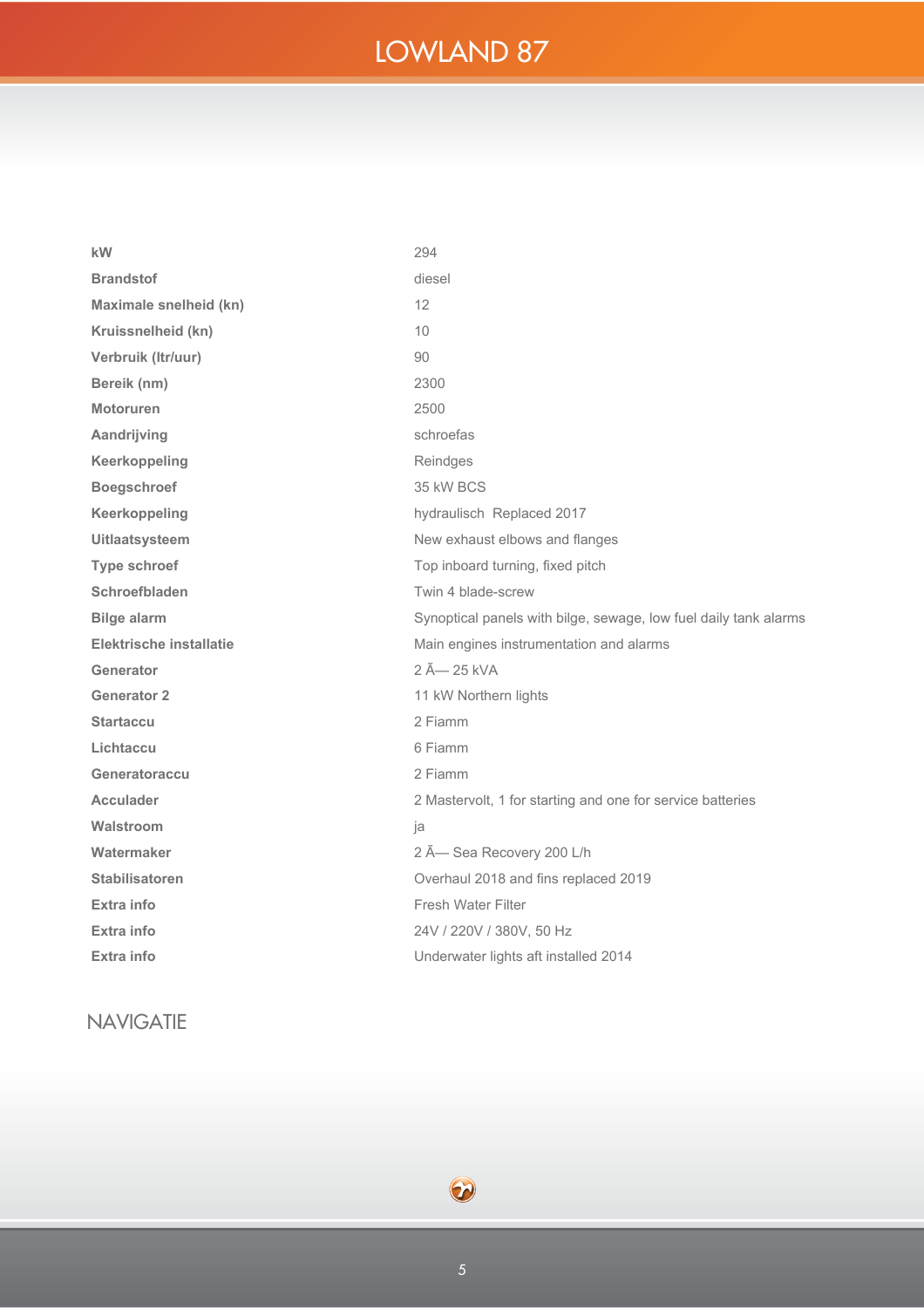**Kompas Brand new 2018 Dieptemeter Raymarine Dieptemeter/log 1 Furuno video sounder 3d dieptemeter ja Log Sumlog SL Windmeetset Simrad Marifoon Sailor + Furuno GPS Furuno Plotter Furuno AIS ontvanger ja AIS transponder ja Epirb Yes Camera FLIR Night vision (2010) Navigatieverlichting New 2014 Zoeklicht 360° Extra info Furuno Video Sounder Extra info SSB Sailor**

### **UITRUSTING**

| <b>Raamkleden</b>   | Wheehouse's window, black fabric covers |
|---------------------|-----------------------------------------|
| Zwemplatform        | Stainless steel and teak                |
| Loopplank           | Electro-hydraulic 2017                  |
| Anker               | 100 kg                                  |
| <b>Ankerketting</b> | 125m, 2014                              |
| Anker 2             | 100 kg                                  |
| <b>Ankerketting</b> | 125m, 2014                              |
| <b>Ankerlier</b>    | 3.500 W                                 |
| Kaapstander         | 2 x 1000 W each                         |

**Autopiloot Simrad AP60 brand new 2018 Radar 1 x Furuno with ARPA 96 NM and 1 × 24 NM**

 $\bm{\omega}$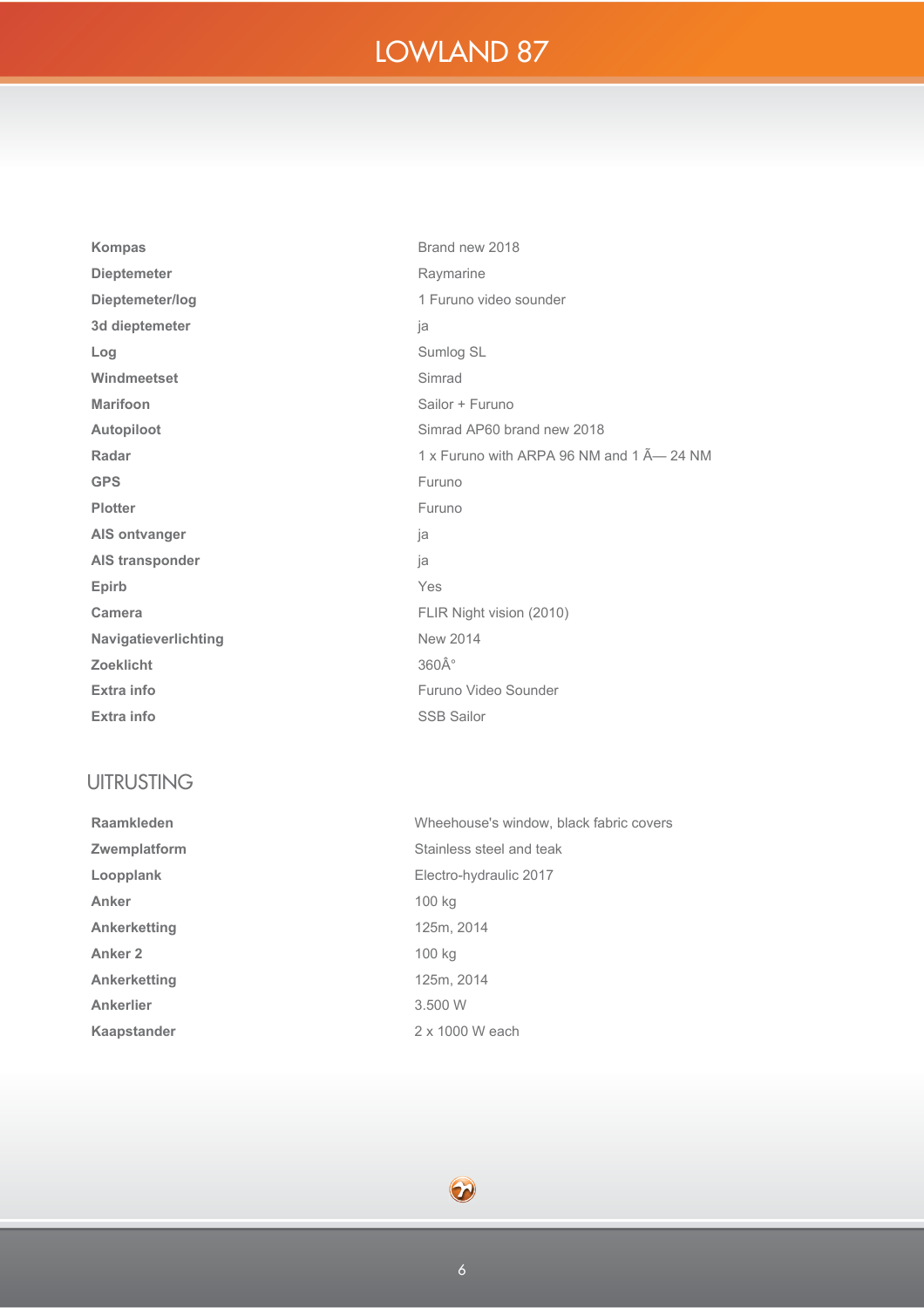| <b>Dekwasinstallatie</b>     | Shower with hot/cold water                                  |
|------------------------------|-------------------------------------------------------------|
| <b>Bijboot</b>               | Semi-rigid                                                  |
| <b>Dekkraan</b>              | Electro-hydraulic                                           |
| <b>Reddingsvlot (pers)</b>   | $1 \times 12$ pers / $1 \times 8$ pers                      |
| <b>Zwemvesten</b>            | 18 life jackets / 6 children's life jackets                 |
| Veiligheidslijnen op dek     | Safety rockers and smoke                                    |
| Alarm systeem                | Synoptical panel board with bilge and sewage tanks alarms   |
| <b>TV</b>                    | CCTV with 3 cameras                                         |
| <b>TV-ontvanger</b>          | All room TV Screens Built In                                |
| <b>Satelliet</b>             | Upgraded KVH 6 Satellite TV                                 |
| Radio                        | SSB radio: Sailor                                           |
| <b>Surround Sound System</b> | BOSE Audio in saloon and SONOS in aft deck, fly and cabins  |
| <b>Speakers in salon</b>     | <b>BOSE</b>                                                 |
| Speakers in hut              | <b>SONOS</b>                                                |
| <b>Brandblusser</b>          | 5 kg handheld C02 in engine room and 2 manual in each cabin |
| Brandblusser in motorkamer   | 2 Å-65 kg cylinder fixed C02 system                         |
| Extra info                   | <b>GSM Phone System and Satellite</b>                       |
| Extra info                   | Thuraya Handheld Satellite                                  |
| <b>Extra info</b>            | Panasonic Internal Telephone in each cabin/room/engine      |

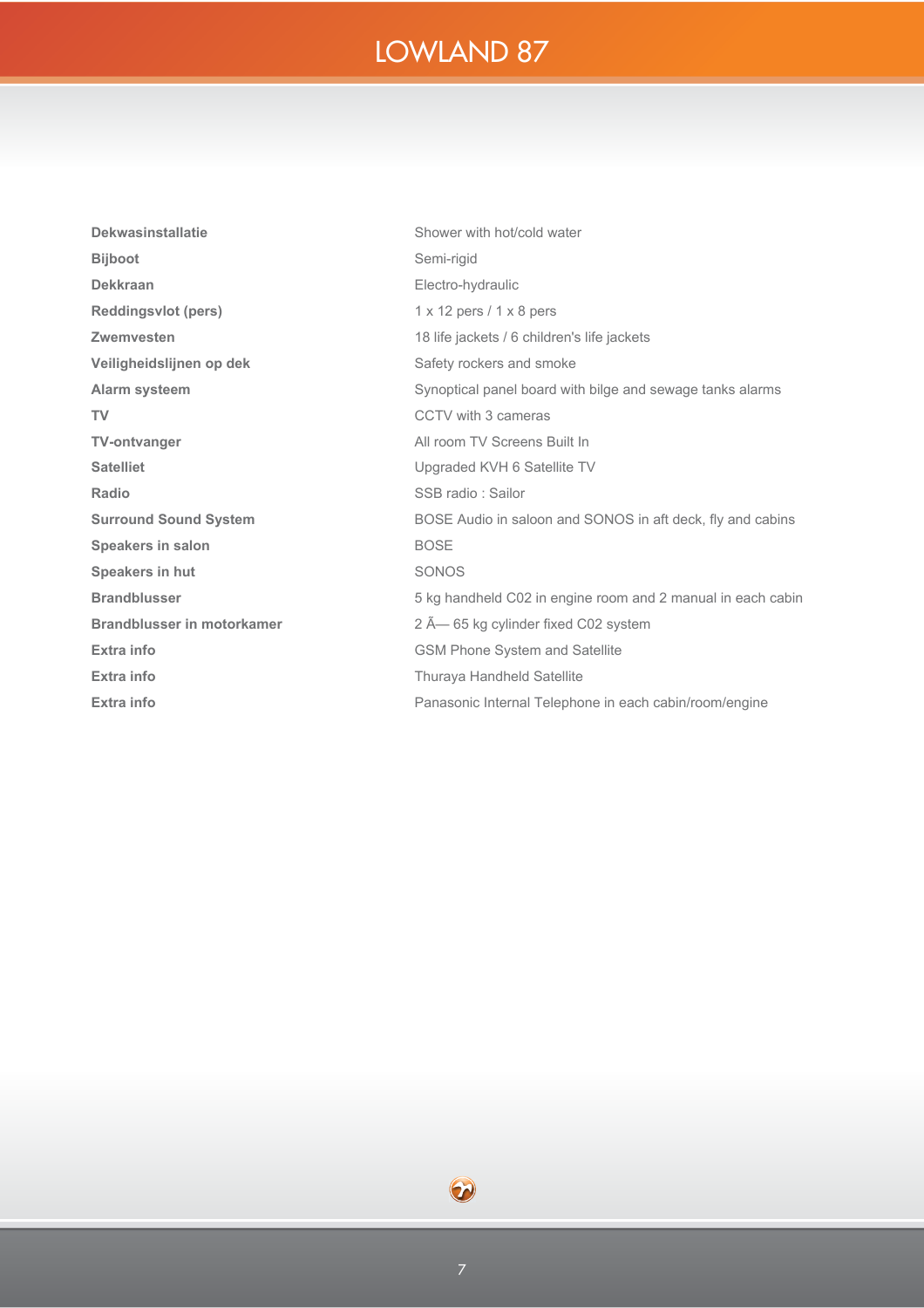$12:1$ \$1'



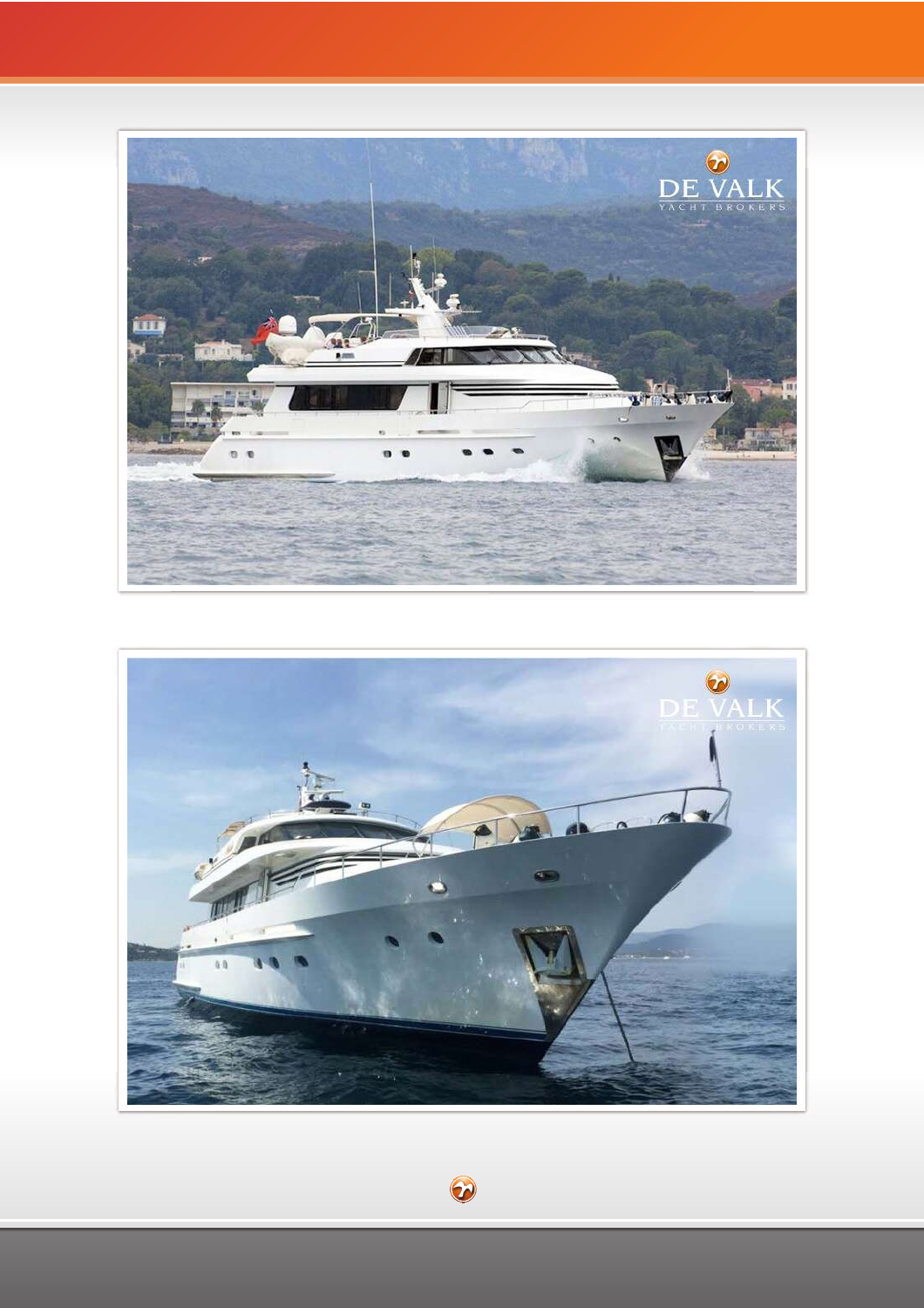| ---- |  |
|------|--|
|      |  |
|      |  |
|      |  |
|      |  |
|      |  |
|      |  |
|      |  |
|      |  |
|      |  |
|      |  |
|      |  |
|      |  |
|      |  |
|      |  |
|      |  |
|      |  |
|      |  |
|      |  |
|      |  |
|      |  |
|      |  |
|      |  |
|      |  |
|      |  |
|      |  |
|      |  |
|      |  |
|      |  |
|      |  |
|      |  |
|      |  |
|      |  |
|      |  |
|      |  |
|      |  |
|      |  |
|      |  |
|      |  |
|      |  |
|      |  |
|      |  |
|      |  |
|      |  |
|      |  |
|      |  |
|      |  |
|      |  |
|      |  |
|      |  |
|      |  |
|      |  |
|      |  |
|      |  |
|      |  |
|      |  |
|      |  |
|      |  |
|      |  |

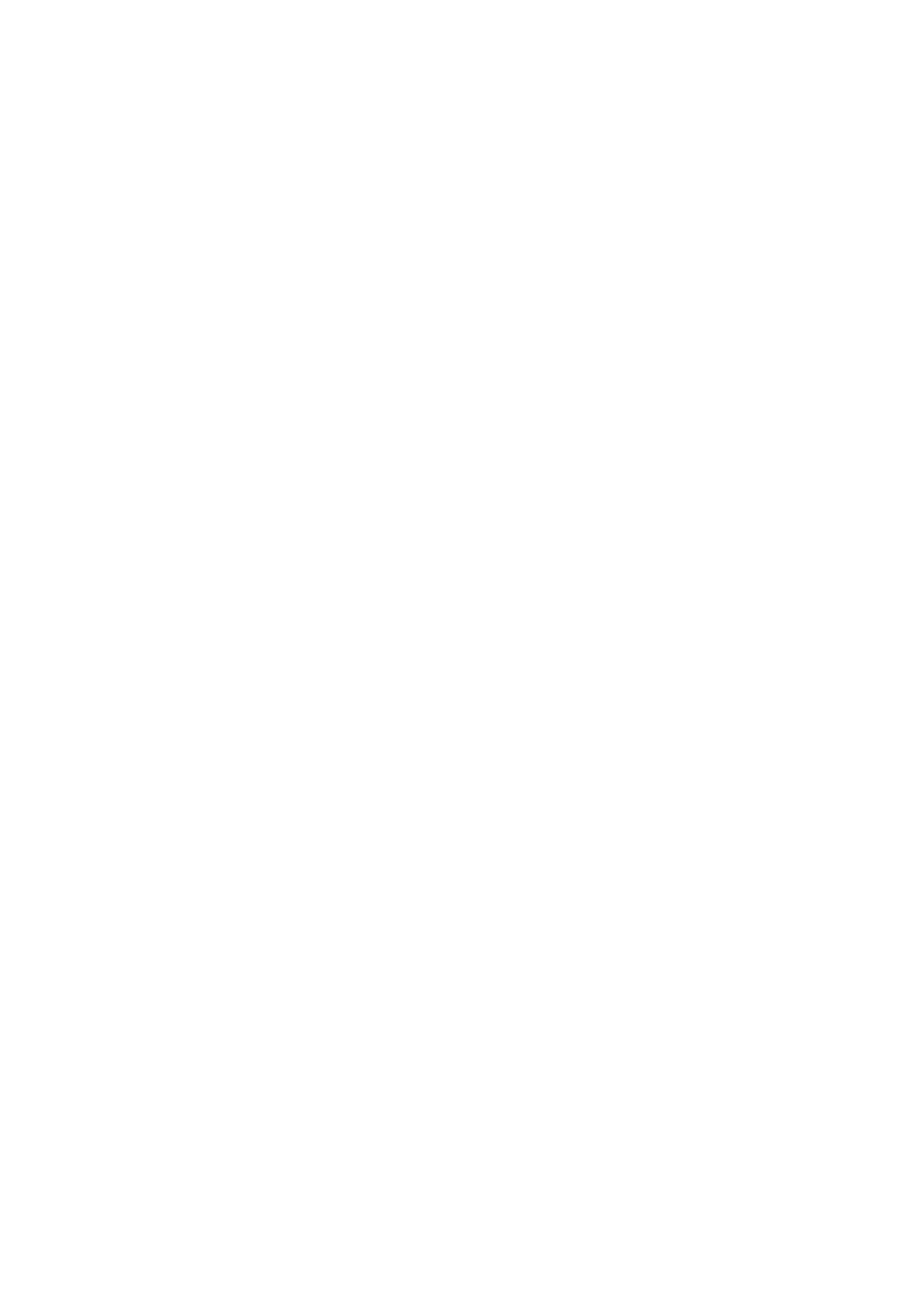| ---- |  |
|------|--|
|      |  |
|      |  |
|      |  |
|      |  |
|      |  |
|      |  |
|      |  |
|      |  |
|      |  |
|      |  |
|      |  |
|      |  |
|      |  |
|      |  |
|      |  |
|      |  |
|      |  |
|      |  |
|      |  |
|      |  |
|      |  |
|      |  |
|      |  |
|      |  |
|      |  |
|      |  |
|      |  |
|      |  |
|      |  |
|      |  |
|      |  |
|      |  |
|      |  |
|      |  |
|      |  |
|      |  |
|      |  |
|      |  |
|      |  |
|      |  |
|      |  |
|      |  |
|      |  |
|      |  |
|      |  |
|      |  |
|      |  |
|      |  |
|      |  |
|      |  |
|      |  |
|      |  |
|      |  |
|      |  |
|      |  |
|      |  |
|      |  |
|      |  |

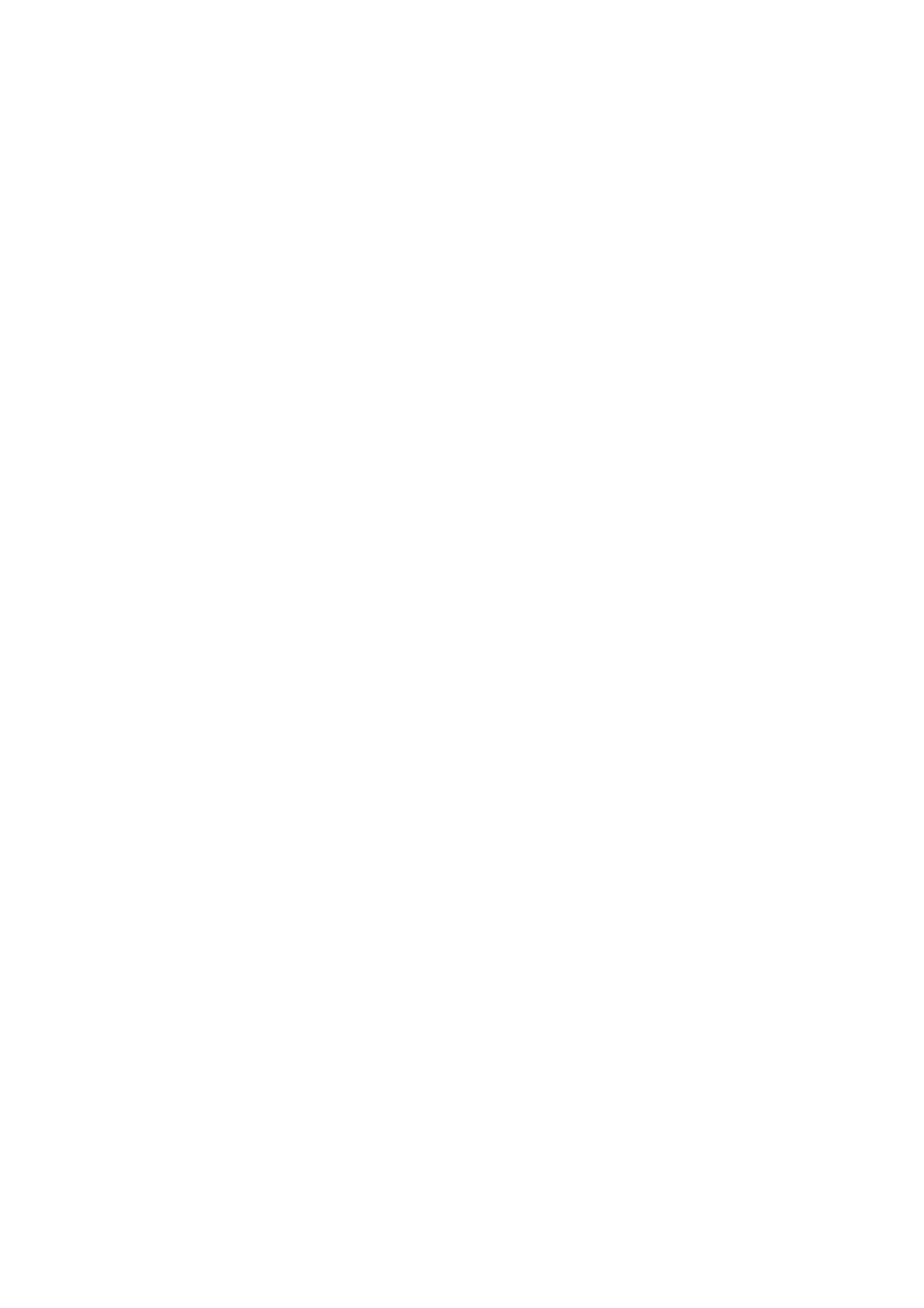| ---- |  |
|------|--|
|      |  |
|      |  |
|      |  |
|      |  |
|      |  |
|      |  |
|      |  |
|      |  |
|      |  |
|      |  |
|      |  |
|      |  |
|      |  |
|      |  |
|      |  |
|      |  |
|      |  |
|      |  |
|      |  |
|      |  |
|      |  |
|      |  |
|      |  |
|      |  |
|      |  |
|      |  |
|      |  |
|      |  |
|      |  |
|      |  |
|      |  |
|      |  |
|      |  |
|      |  |
|      |  |
|      |  |
|      |  |
|      |  |
|      |  |
|      |  |
|      |  |
|      |  |
|      |  |
|      |  |
|      |  |
|      |  |
|      |  |
|      |  |
|      |  |
|      |  |
|      |  |
|      |  |
|      |  |
|      |  |
|      |  |
|      |  |
|      |  |
|      |  |

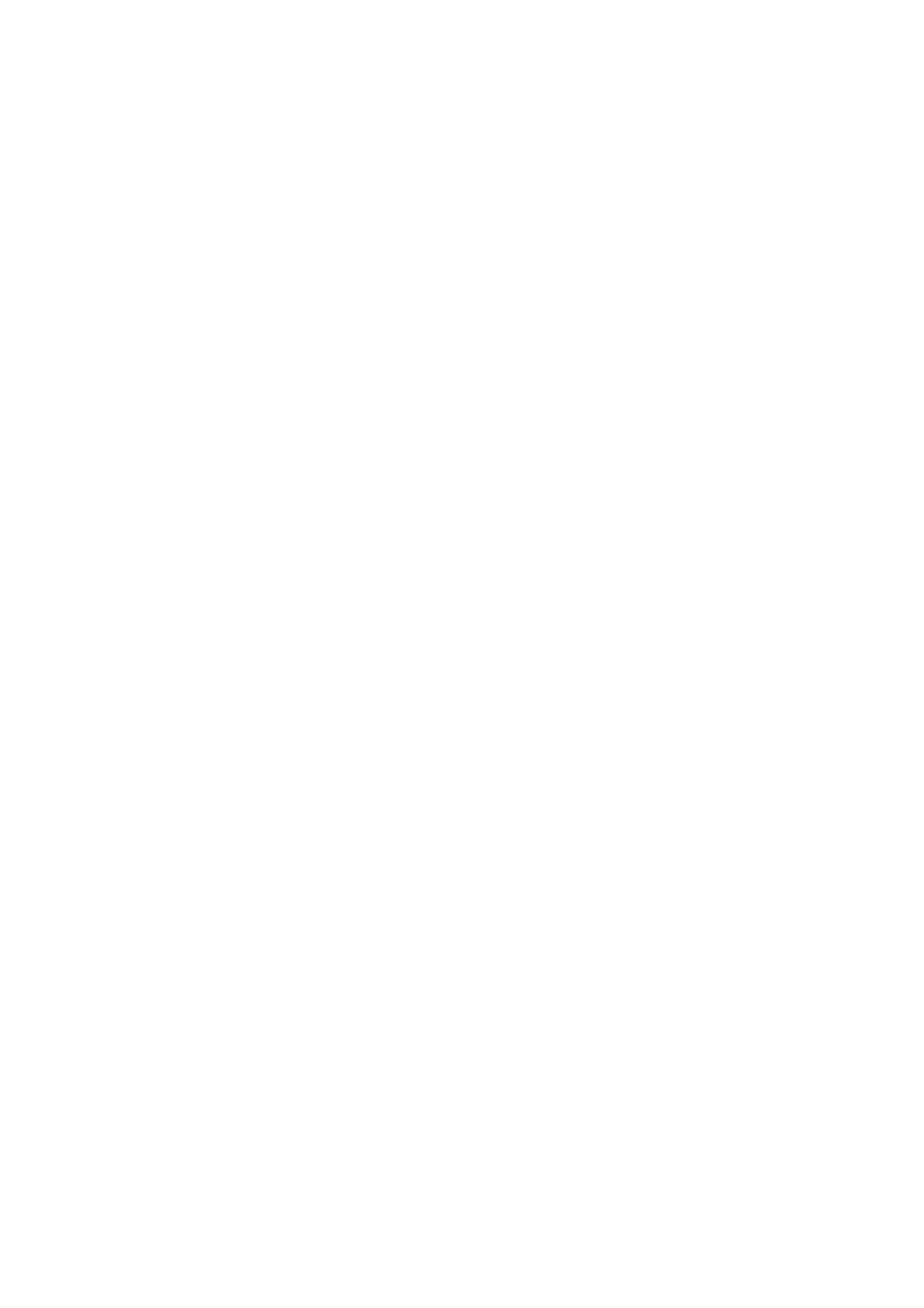| ---- |  |
|------|--|
|      |  |
|      |  |
|      |  |
|      |  |
|      |  |
|      |  |
|      |  |
|      |  |
|      |  |
|      |  |
|      |  |
|      |  |
|      |  |
|      |  |
|      |  |
|      |  |
|      |  |
|      |  |
|      |  |
|      |  |
|      |  |
|      |  |
|      |  |
|      |  |
|      |  |
|      |  |
|      |  |
|      |  |
|      |  |
|      |  |
|      |  |
|      |  |
|      |  |
|      |  |
|      |  |
|      |  |
|      |  |
|      |  |
|      |  |
|      |  |
|      |  |
|      |  |
|      |  |
|      |  |
|      |  |
|      |  |
|      |  |
|      |  |
|      |  |
|      |  |
|      |  |
|      |  |
|      |  |
|      |  |
|      |  |
|      |  |
|      |  |
|      |  |

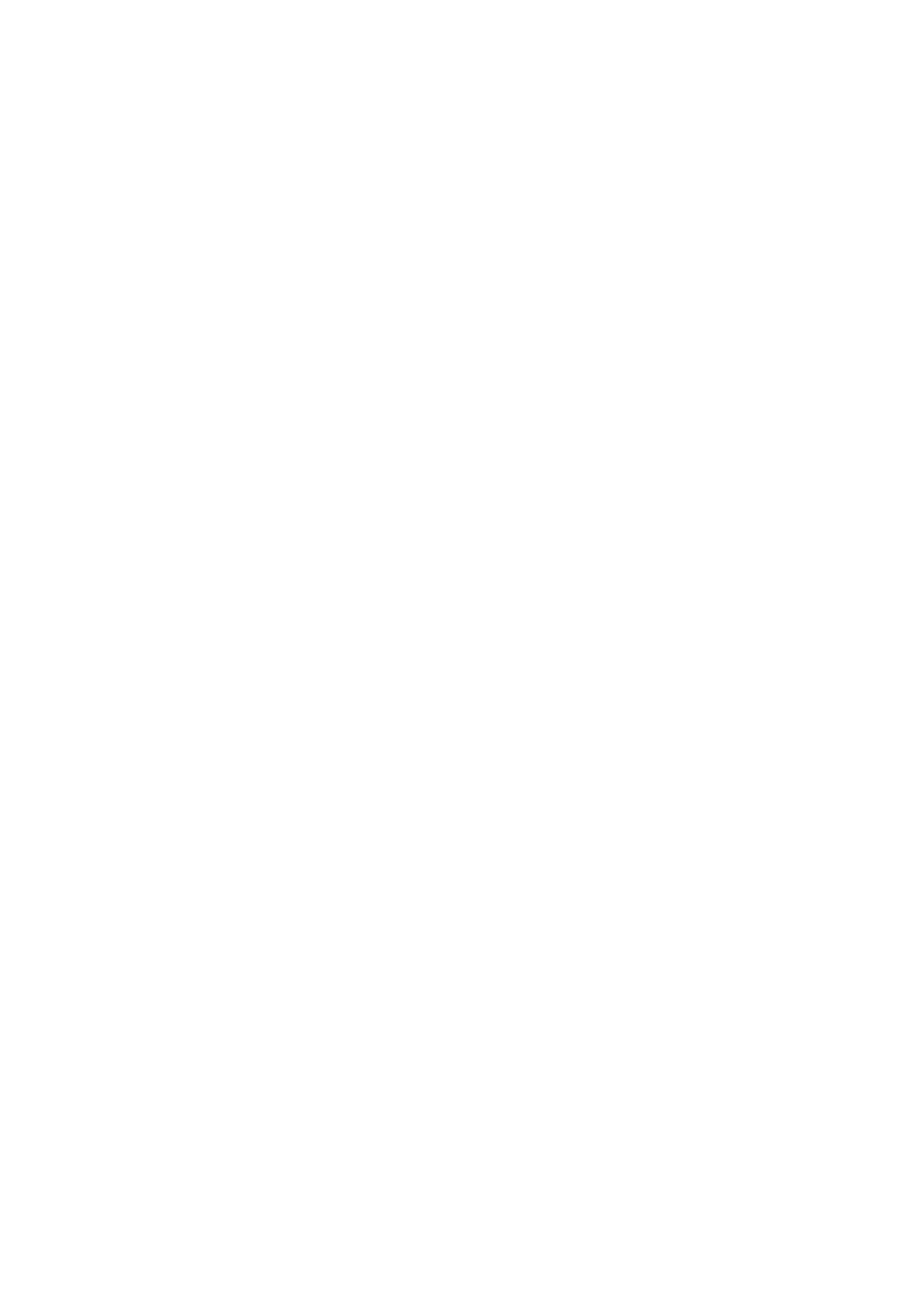| ---- |  |
|------|--|
|      |  |
|      |  |
|      |  |
|      |  |
|      |  |
|      |  |
|      |  |
|      |  |
|      |  |
|      |  |
|      |  |
|      |  |
|      |  |
|      |  |
|      |  |
|      |  |
|      |  |
|      |  |
|      |  |
|      |  |
|      |  |
|      |  |
|      |  |
|      |  |
|      |  |
|      |  |
|      |  |
|      |  |
|      |  |
|      |  |
|      |  |
|      |  |
|      |  |
|      |  |
|      |  |
|      |  |
|      |  |
|      |  |
|      |  |
|      |  |
|      |  |
|      |  |
|      |  |
|      |  |
|      |  |
|      |  |
|      |  |
|      |  |
|      |  |
|      |  |
|      |  |
|      |  |
|      |  |
|      |  |
|      |  |
|      |  |
|      |  |
|      |  |